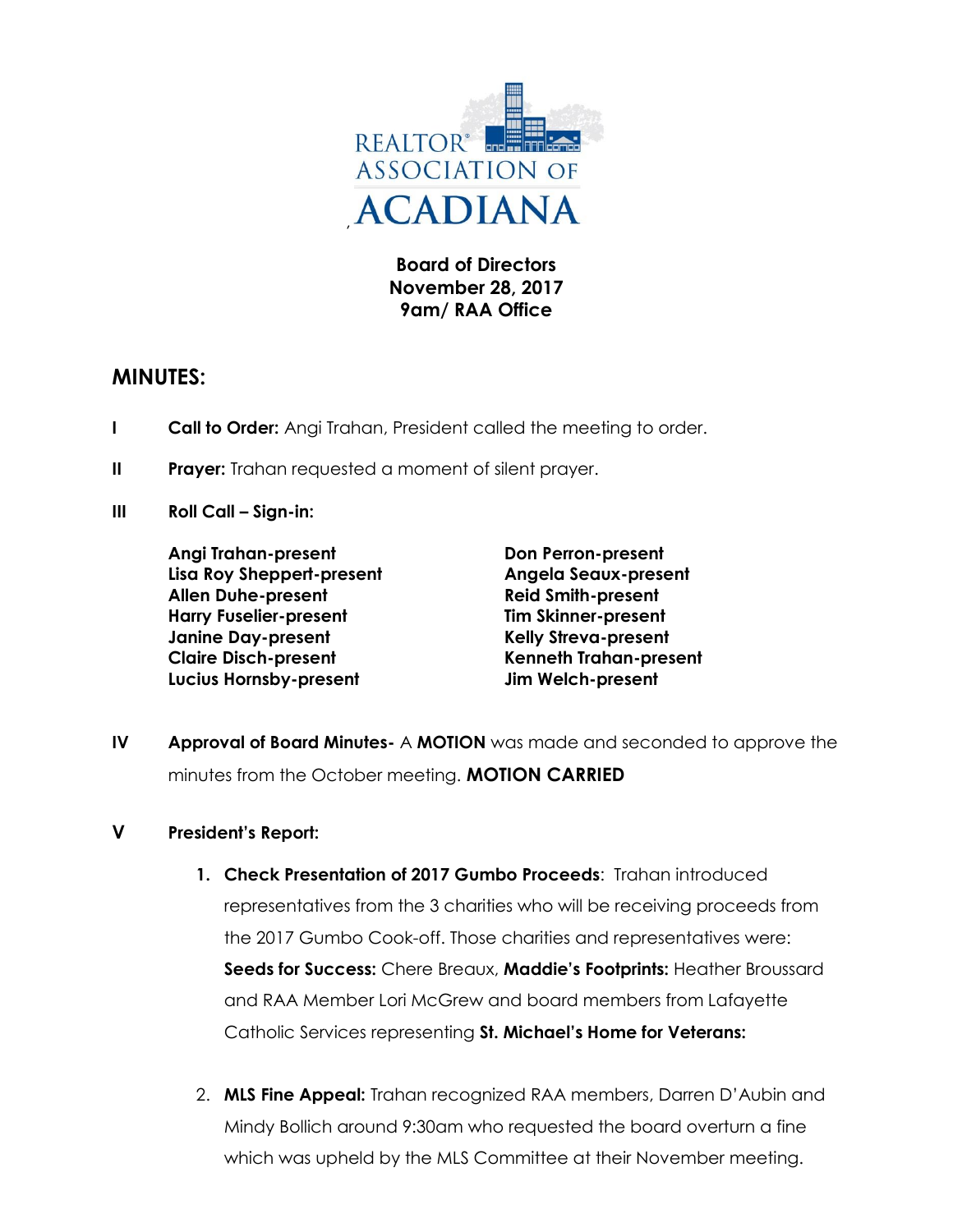Both D'Aubin and Bollich were allowed to present on the board regarding the fine issue.

#### **A MOTION was made and Seconded to reduce the fine for both D'Aubin and Bollich to one violation at \$100 each. MOTION CARRIED**

**3. NAR Conference and Expo Update:** Trahan reported the following regarding the recent NAR Conference & Expo that she, Susan Holliday and Lisa Roy Sheppert attended.

- a. MLS Changes to be noted:
	- i. **MLS of Choice:** this rule application allows members to move more freely within MLS markets and have the choice to join whatever MLS best benefits their business. This rule prevents MLS's from requiring agents for MLS service if they do not want it so long as the agent can prove that they belong to another MLS it also removes the rule that required all licensed sales persons affiliated with a broker's office to subscribe to the MLS if the broker is a member of the MLS and broker's office lies within the territorial jurisdiction of the association that owns the MLS. MLS's now are required to provide a waiver of fees for those members who wish to unsubscribe for services.
	- ii. **Sold Data:** Policy Statement 7.58 was amended regarding sold data. Now MLS's MUST at a broker's request provide access to all available sold data maintained by the MLS starting from January 1, 2012. The previous policy had previously required MLS's to provide a minimum of 3 years of sold listing data.
	- iii. **Property Search results:** MLS Policy Statement 7.58 was amended to authorize brokers to return search results on their websites with no less than 500 listings or 50% of the MLS, whichever is less. This increases the minimum number of search results that a MLS can mandate. This policy applies to IDX.
	- iv. **MLS Subscriber Orientation**: Policy statement 7.92 was amended to now require MLS's that have mandated orientation and training session that these sessions be made available to members on-line.

In order to meet his mandate, the RAA staff will have to formulate a way for members to take the mandatory MLS rules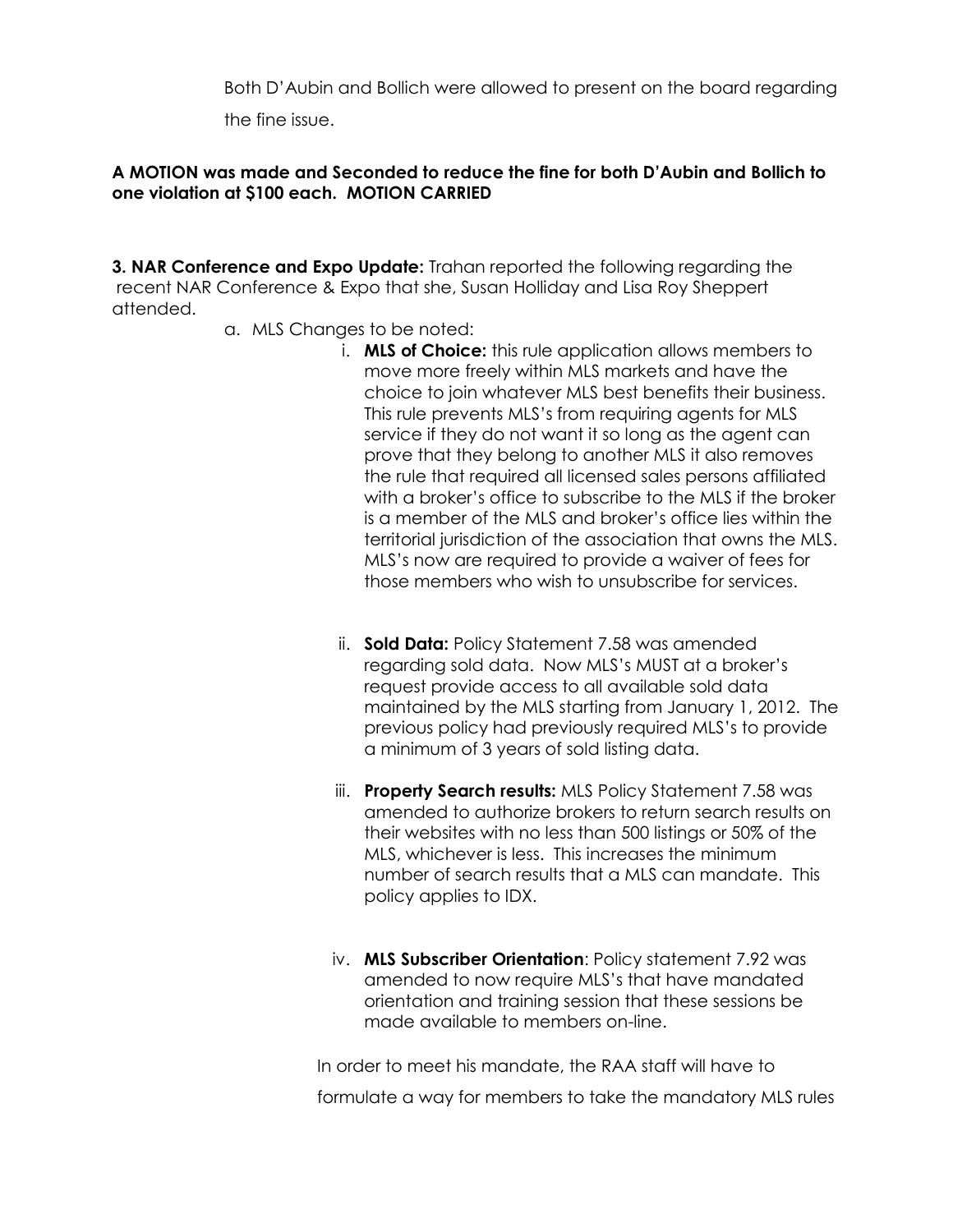and Procedure class online and receive credit for the class. Staff will start working on this ASAP.

**b. Possible Dues Increase in 2019 for Political Advocacy:** Trahan stated during the NAR 360 it was alluded that NAR may consider a \$25 increase in dues for advocacy in 2019. RAA will be watching this closely and will keep the board updated.

**c. Call for Action on Tax Reform**: Trahan reported NAR was currently doing a massive Call for Action to protest the current tax bill before Congress. She asked every board member to please not only take the Call for Action, but help spread the word to their colleagues in the real estate industry.

**3. RAA Leadership Academy 2017**: Trahan reported the second RAA Leadership class has completed their final session. 2017 Class members are Ivan Jennings, Lynzie Blanchard, Lori Ducharme, Kimberley Meyers LaFleur. These members will be recognized and officially graduate at our Awards ceremony luncheon next year on February 2nd.

**4. Morgan City Outreach:** Trahan updated the board at the October meeting the board authorized the CEO to move forward to attempt to schedule a CE opportunity and free lunch for real estate professional from the Morgan City Area. Trahan stated the CEO was not successful in securing a CE instructor for a class and so the event will be postponed until 2018.

**5. RAA Focus Group Executive Summary:** Trahan referred board members to the Executive Summary from recent focus group sessions. Trahan stated the information from these sessions was very enlightening and RAA incoming president, Lisa Sheppert plans to use the report during her board retreat in January to begin to discuss and address some of these issues.

**6. By-Law Update:** CEO, Susan Holliday distributed a list of potential by-laws changes to be addressed in 2018. Incoming President, Lisa Sheppert has appointed a task force to review and make potential changes to the by-laws. The board reviewed the proposed changes and expressed approval of moving forward on the proposed changes.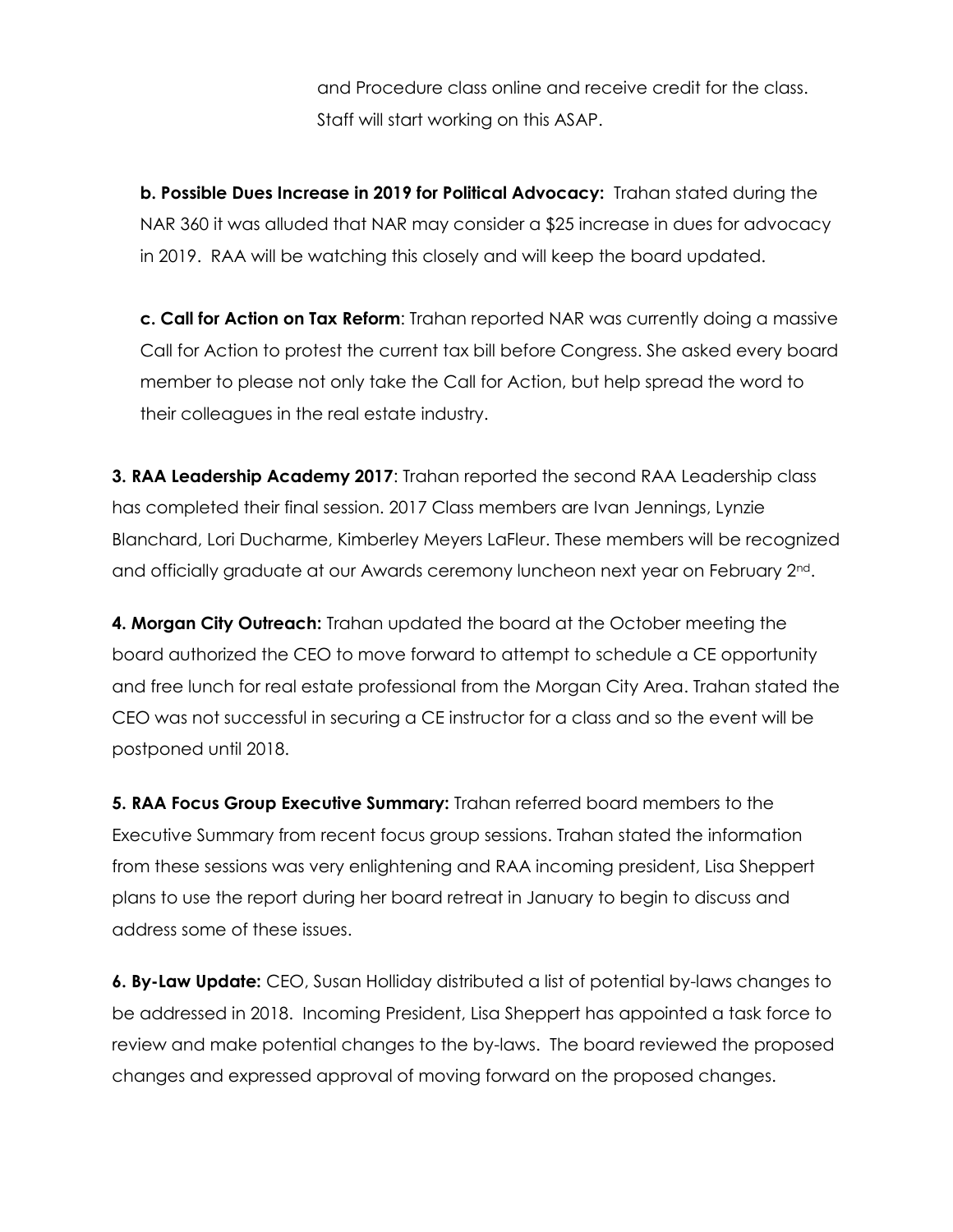**7. Report from Professional Standards Committee:** Trahan reported the Professional Standards committee held and Ethics hearing in October that needed to be reviewed and adopted by the RAA board.

# **A MOTION was made and seconded to enter into Executive Session to review the report from the Professional Standards Committee. MOTION CARRIED**

**A MOTION was made and seconded to exit Executive Session. MOTION CARRIED**

**A Motion was made and seconded to accept the report from the Professional Standards Committee. MOTION CARRIED**

### **VI Committee Reports:**

- a. **MLS:** Trahan called upon MLS Chair, Don Perron to review the MLS Minutes from November. **A MOTION was made to accept the minutes with the exception of item #2 and to refer the item back to the MLS Committee for more information and a more definitive definition of concessions. MOTION CARRIED**
- b. **YPN:** Trahan reviewed the YPN Minutes. **A MOTION was made and SECONDED at Approve the YPN Minutes. MOTION CARRIED**
- **c. Events Committee**: Trahan reviewed the Events Committee Minutes with the board. **A MOTION was made and seconded to approve the minutes from the Events Committee. MOTION CARRIED**

### **VII Treasurer's Report**

- A. **Membership Re-cap:** Fuselier reported the current RAA membership was 1596 which was 4 new members away from another RAA milestone of 1600 Members.
- B. **Prudential Account:** Fuselier reported the balance of this account as of October 31st was 802,721.44